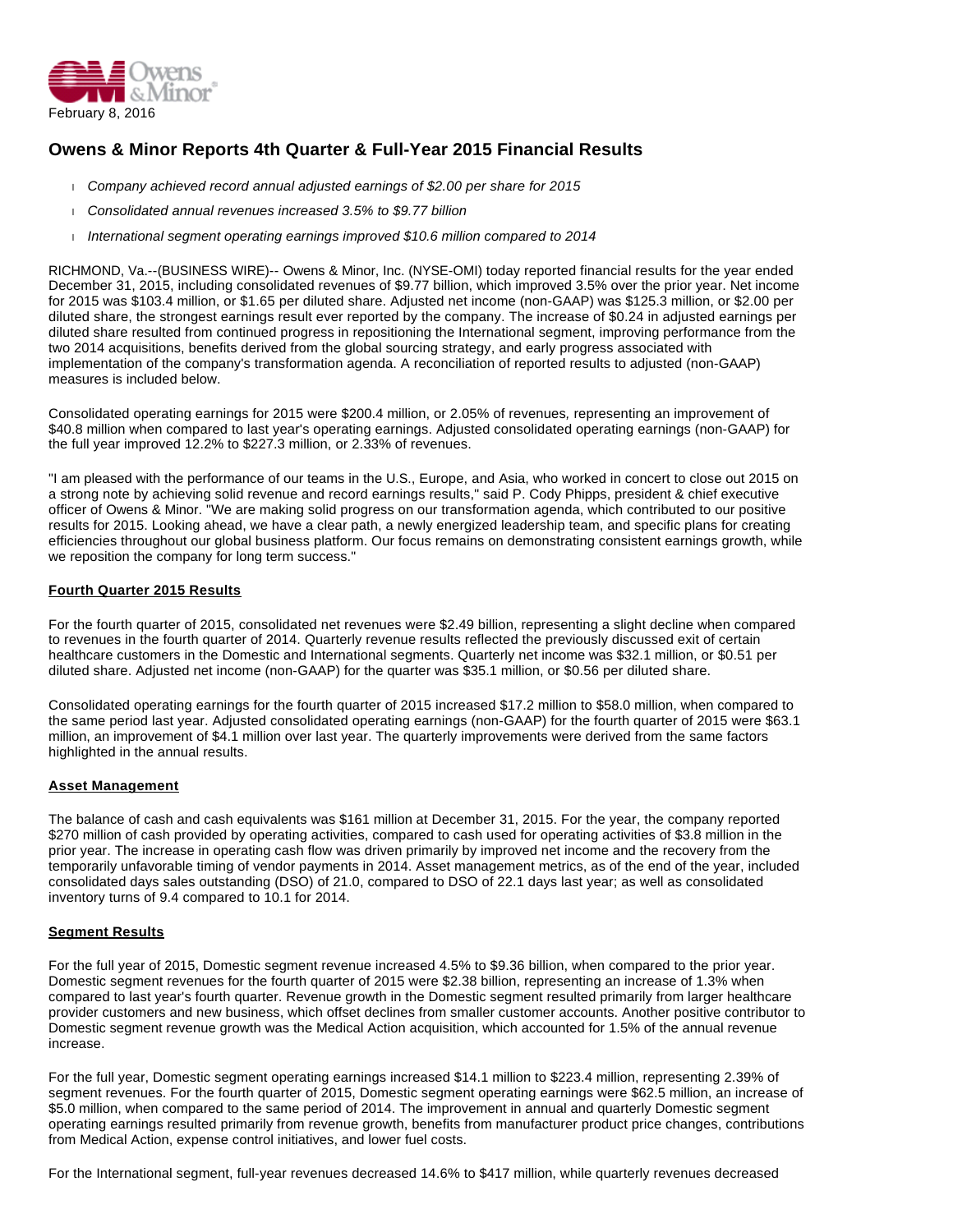25.6% to \$103 million. On a constant currency basis, excluding the effect of the transition of a U.K. customer from a buy-sell to a fee-for-service arrangement and the first full year of contributions from the ArcRoyal acquisition, International segment revenues declined approximately 3.5% for the year. For the year, the International segment reported operating earnings of \$3.9 million, which improved \$10.6 million from the prior year. The company attributed the gains to measures taken throughout the year to streamline and reposition the business, improve operational efficiency, and reduce expenses. For the fourth quarter of 2015, the International segment had operating earnings of \$0.6 million.

"Our International team worked throughout the year to achieve operational and financial improvements, leading to a \$10.6 million increase in International segment operating earnings for the year," said Richard A. Meier, executive vice president & chief financial officer and president-International of Owens & Minor. "At the same time, the team repositioned and stabilized the business, finding ways to serve our clients with greater efficiency. In the coming year, we look forward to focusing on developing new avenues for growth."

# **2016 Outlook**

The company reiterated its financial guidance for 2016, consistent with the guidance originally provided at its December 2015 Investor Day.

For 2016, the company is targeting adjusted earnings per diluted share in a range of \$2.00 to \$2.05.

# **Upcoming Investor Relations Events**

Owens & Minor will participate in the following investor conference in the first quarter of 2016; a [webcast of the presentation](http://cts.businesswire.com/ct/CT?id=smartlink&url=http%3A%2F%2Finvestors.owens-minor.com%2Fevents.cfm&esheet=51275390&newsitemid=20160208006389&lan=en-US&anchor=webcast+of+the+presentation&index=1&md5=8fad50b8366ab41621fe541b9d725164) will be available on [www.owens-minor.com.](http://cts.businesswire.com/ct/CT?id=smartlink&url=http%3A%2F%2Fwww.owens-minor.com&esheet=51275390&newsitemid=20160208006389&lan=en-US&anchor=www.owens-minor.com&index=2&md5=0f6054c55d758a3c9247ff9305e5c944)

Barclays Capital 2016 Global Healthcare Conference; March 15-17, Miami

# **Investors Conference Call & Supplemental Material**

**Conference Call:** Company executives will host a conference call, which will also be [webcast,](http://cts.businesswire.com/ct/CT?id=smartlink&url=http%3A%2F%2Finvestors.owens-minor.com%2Fevents.cfm&esheet=51275390&newsitemid=20160208006389&lan=en-US&anchor=webcast&index=3&md5=a7c13a562cb677854e4d6174469fd51e) to discuss the results on the following morning, Tuesday, February 9, 2016, at 8:30 a.m. EST. The access code for this event is #27559950. The dial-in number for the live conference call is 866-393-1604; the international dial-in number is 224-357-2191; and a replay of the call will be available for one week by calling 855-859-2056. A webcast of the event and a corresponding slide presentation will be available on [www.owens-minor.com](http://cts.businesswire.com/ct/CT?id=smartlink&url=http%3A%2F%2Fwww.owens-minor.com&esheet=51275390&newsitemid=20160208006389&lan=en-US&anchor=www.owens-minor.com&index=4&md5=1fca7be625b6a890eea476a33ca5904b) under the [Investor Relations section](http://cts.businesswire.com/ct/CT?id=smartlink&url=http%3A%2F%2Finvestors.owens-minor.com%2Fevents.cfm&esheet=51275390&newsitemid=20160208006389&lan=en-US&anchor=Investor+Relations+section&index=5&md5=b330d20766041a7cfed858c7f520fe7f).

Owens & Minor uses its Web site, [www.owens-minor.com](http://cts.businesswire.com/ct/CT?id=smartlink&url=http%3A%2F%2Fwww.owens-minor.com&esheet=51275390&newsitemid=20160208006389&lan=en-US&anchor=www.owens-minor.com&index=6&md5=a30d01ca50a76a2e7b8bafbfb6f43b42), as a channel of distribution for material company information, including news releases, investor presentations and financial information. This information is routinely posted and accessible under the Investor Relations section.

Included with the press release financial tables are reconciliations of the differences between the non-GAAP financial measures presented in this news release and their most directly comparable GAAP financial measures.

# **Safe Harbor Statement**

Except for historical information, the matters discussed in this press release may constitute forward-looking statements that involve risks and uncertainties that could cause actual results to differ materially from those projected. These risk factors are discussed in reports filed by the company with the Securities & Exchange Commission. All of this information is available at [www.owens-minor.com](http://cts.businesswire.com/ct/CT?id=smartlink&url=http%3A%2F%2Fwww.owens-minor.com&esheet=51275390&newsitemid=20160208006389&lan=en-US&anchor=www.owens-minor.com&index=7&md5=59e817708be532afc26135576bf56759). The company assumes no obligation, and expressly disclaims any such obligation, to update or alter information, whether as a result of new information, future events, or otherwise.

**Owens & Minor, Inc.** (NYSE: OMI) is a leading healthcare services company dedicated to Connecting the World of Medical

Products to the Point of Care<sup>TM</sup> by providing vital supply chain services to healthcare providers and manufacturers of healthcare products. Owens & Minor provides logistics services across the spectrum of medical products from disposable medical supplies to devices and implants. With logistics platforms strategically located in the United States and Europe, Owens & Minor serves markets where three quarters of global healthcare spending occurs. Owens & Minor's customers span the healthcare market from independent hospitals to large integrated healthcare networks, as well as group purchasing organizations, healthcare products manufacturers, and the federal government. A FORTUNE 500 company, Owens & Minor is headquartered in Richmond, Virginia, and has annualized revenues exceeding \$9 billion. For more information about Owens & Minor, visit the company website at [owens-minor.com](http://cts.businesswire.com/ct/CT?id=smartlink&url=http%3A%2F%2Fwww.owens-minor.com&esheet=51275390&newsitemid=20160208006389&lan=en-US&anchor=owens-minor.com&index=8&md5=e87eff03a4bb34eae5912972d7e502ad).

### **Owens & Minor, Inc. Consolidated Statements of Income (unaudited)** (in thousands, except per share data)

**Three Months Ended December 31, 2015 2014** Net revenue **\$ 2,487,914** \$ 2,491,817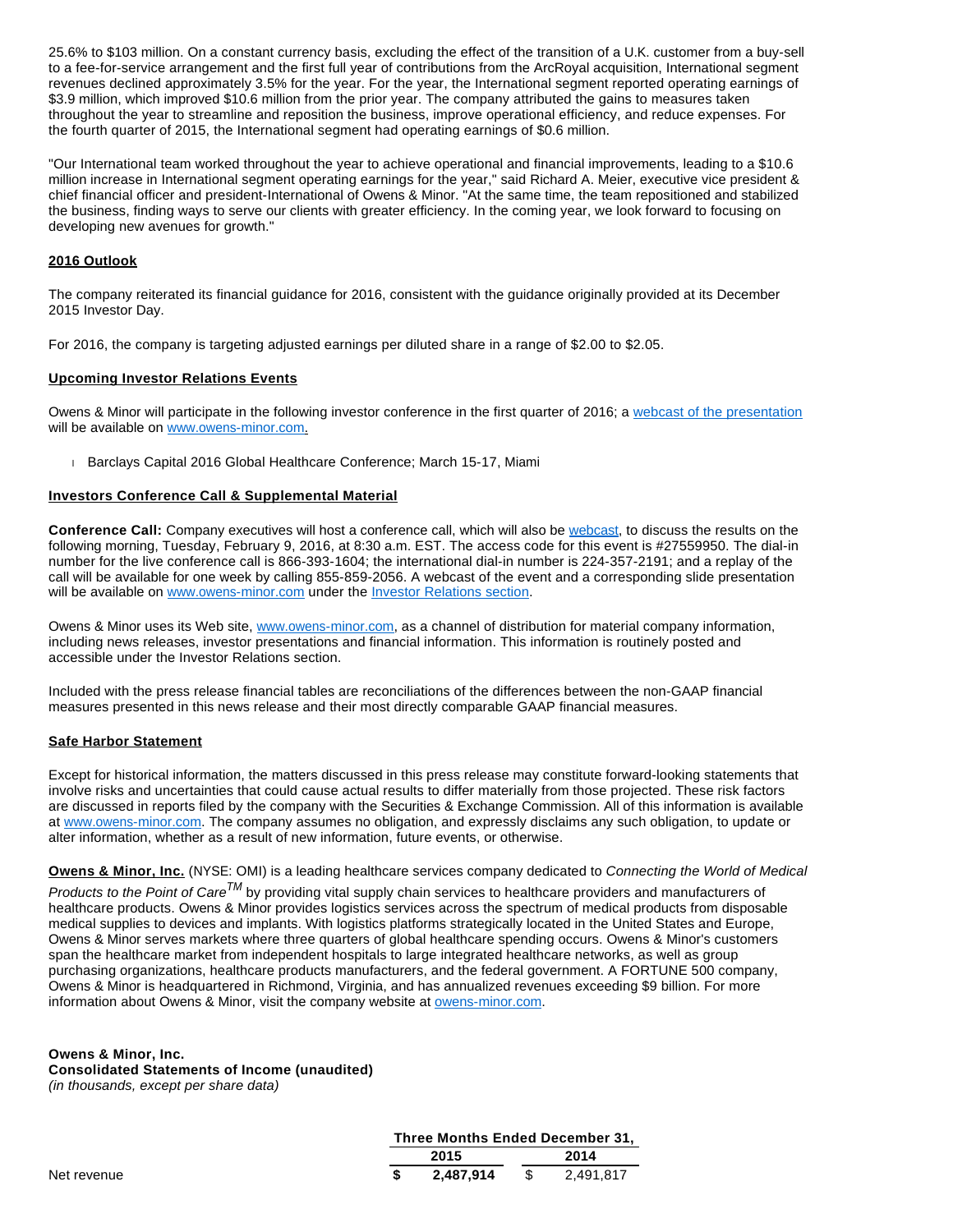| Cost of goods sold                                   | 2,175,632    |     | 2,177,802 |
|------------------------------------------------------|--------------|-----|-----------|
| Gross margin                                         | 312,282      |     | 314,015   |
| Selling, general and administrative expenses         | 236,426      |     | 244,152   |
| Acquisition-related and exit and realignment charges | 6,647        |     | 17,988    |
| Depreciation and amortization                        | 13,745       |     | 15,528    |
| Other operating expense (income), net                | (2, 489)     |     | (4,426)   |
| Operating earnings                                   | 57,953       |     | 40,773    |
| Interest expense, net                                | 6,845        |     | 7,270     |
| Income before income taxes                           | 51,108       |     | 33,503    |
| Income tax provision                                 | 19,040       |     | 19,516    |
| Net income                                           | \$<br>32,068 | \$. | 13,987    |
| Net income per common share:                         |              |     |           |
| Basic                                                | \$<br>0.51   | \$  | 0.22      |
| <b>Diluted</b>                                       | \$<br>0.51   | \$  | 0.22      |

|                                                      | Twelve Months Ended December 31, |                 |
|------------------------------------------------------|----------------------------------|-----------------|
|                                                      | 2015                             | 2014            |
| Net revenue                                          | \$<br>9,772,946                  | \$<br>9,440,182 |
| Cost of goods sold                                   | 8,558,373                        | 8,270,216       |
| Gross margin                                         | 1,214,573                        | 1,169,966       |
| Selling, general and administrative expenses         | 933,596                          | 926,977         |
| Acquisition-related and exit and realignment charges | 28,404                           | 42,801          |
| Depreciation and amortization                        | 60,187                           | 57,125          |
| Other operating expense (income), net                | (7, 973)                         | (16,473)        |
| Operating earnings                                   | 200,359                          | 159,536         |
| Loss on early retirement of debt                     |                                  | 14,890          |
| Interest expense, net                                | 27,149                           | 18,163          |
| Income before income taxes                           | 173,210                          | 126,483         |
| Income tax provision                                 | 69,801                           | 59,980          |
| <b>Net income</b>                                    | \$<br>103,409                    | \$<br>66,503    |
| Net income per common share:                         |                                  |                 |
| <b>Basic</b>                                         | \$<br>1.65                       | \$<br>1.06      |
| <b>Diluted</b>                                       | \$<br>1.65                       | \$<br>1.06      |

### **Owens & Minor, Inc.**

# **Condensed Consolidated Balance Sheets (unaudited)**

(in thousands)

|                                         | <b>December 31, December 31,</b><br>2015 | 2014            |
|-----------------------------------------|------------------------------------------|-----------------|
|                                         |                                          |                 |
| <b>Assets</b>                           |                                          |                 |
| <b>Current assets</b>                   |                                          |                 |
| Cash and cash equivalents               | \$<br>161,020                            | \$<br>56,772    |
| Accounts and notes receivable, net      | 587,935                                  | 626,192         |
| Merchandise inventories                 | 940,775                                  | 872,457         |
| Other current assets                    | 284,970                                  | 314,479         |
| <b>Total current assets</b>             | 1,974,700                                | 1,869,900       |
| Property and equipment, net             | 208,930                                  | 232,979         |
| Goodwill, net                           | 419,619                                  | 423,276         |
| Intangible assets, net                  | 95,250                                   | 108,593         |
| Other assets, net                       | 79,341                                   | 100,658         |
| <b>Total assets</b>                     | \$<br>2,777,840                          | \$<br>2,735,406 |
| Liabilities and equity                  |                                          |                 |
| <b>Current liabilities</b>              |                                          |                 |
| Accounts payable                        | \$<br>700,116                            | \$<br>608,846   |
| Accrued payroll and related liabilities | 45,907                                   | 31,507          |
| Other current liabilities               | 317,566                                  | 326,223         |
| <b>Total current liabilities</b>        | 1,063,589                                | 966,576         |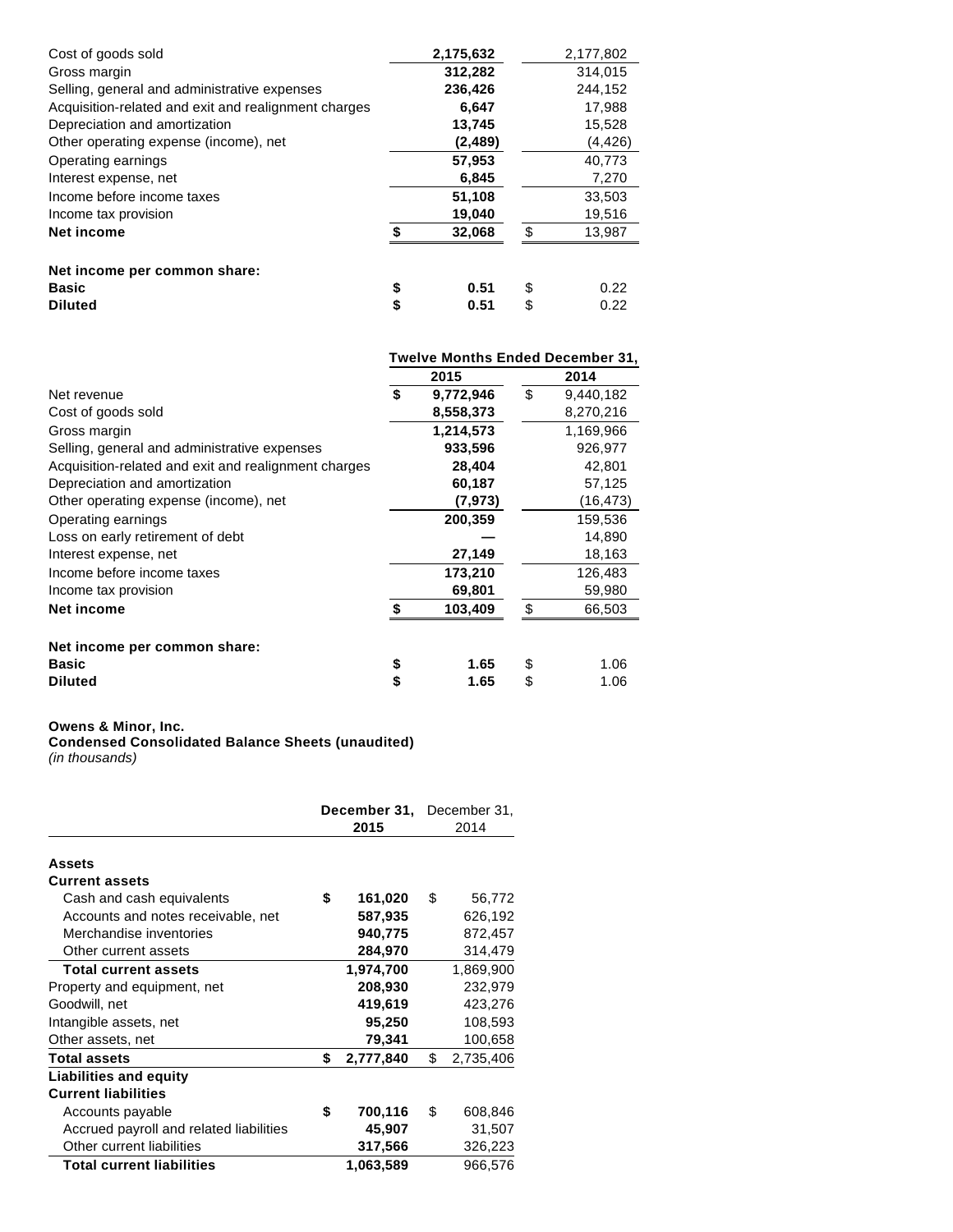| Long-term debt, excluding current portion | 572,559   | 608,551   |
|-------------------------------------------|-----------|-----------|
| Deferred income taxes                     | 86,326    | 101,880   |
| Other liabilities                         | 62.776    | 67,561    |
| <b>Total liabilities</b>                  | 1,785,250 | 1.744.568 |
| <b>Total equity</b>                       | 992.590   | 990,838   |
| <b>Total liabilities and equity</b>       | 2,777,840 | 2,735,406 |

# **Owens & Minor, Inc.**

**Consolidated Statements of Cash Flows (unaudited)**

(in thousands)

|                                                                               | <b>Twelve Months Ended December 31,</b> |           |    |            |  |
|-------------------------------------------------------------------------------|-----------------------------------------|-----------|----|------------|--|
|                                                                               |                                         | 2015      |    | 2014       |  |
| <b>Operating activities:</b>                                                  |                                         |           |    |            |  |
| Net income                                                                    | \$                                      | 103,409   | \$ | 66,503     |  |
| Adjustments to reconcile net income to cash provided by operating activities: |                                         |           |    |            |  |
| Depreciation and amortization                                                 |                                         | 65,982    |    | 63,407     |  |
| Share-based compensation expense                                              |                                         | 11,306    |    | 8,207      |  |
| Deferred income tax expense (benefit)                                         |                                         | (6, 101)  |    | (3,385)    |  |
| Provision for losses on accounts and notes receivable                         |                                         | (24)      |    | 448        |  |
| Loss on early retirement of debt                                              |                                         |           |    | 14,890     |  |
| Changes in operating assets and liabilities:                                  |                                         |           |    |            |  |
| Accounts and notes receivable                                                 |                                         | 18,333    |    | (17, 803)  |  |
| Merchandise inventories                                                       |                                         | (69, 727) |    | (57, 329)  |  |
| Accounts payable                                                              |                                         | 103,518   |    | (52, 148)  |  |
| Net change in other assets and liabilities                                    |                                         | 40,670    |    | (25, 828)  |  |
| Other, net                                                                    |                                         | 2,231     |    | (723)      |  |
| Cash (used for) provided by operating activities                              |                                         | 269,597   |    | (3,761)    |  |
|                                                                               |                                         |           |    |            |  |
| Investing activities:                                                         |                                         |           |    |            |  |
| Acquisitions, net of cash acquired                                            |                                         |           |    | (248, 536) |  |
| Additions to computer software and intangible assets                          |                                         | (16,085)  |    | (22, 384)  |  |
| Additions to property and equipment                                           |                                         | (20, 531) |    | (48, 424)  |  |
| Proceeds from the sale of investment                                          |                                         |           |    | 1,937      |  |
| Proceeds from the sale of property and equipment                              |                                         | 143       |    | 156        |  |
| Cash used for investing activities                                            |                                         | (36, 473) |    | (317, 251) |  |
| <b>Financing activities:</b>                                                  |                                         |           |    |            |  |
| Proceeds from issuance of debt                                                |                                         |           |    | 547,693    |  |
| Proceeds from (repayment of) revolving credit facility                        |                                         | (33,700)  |    | 33,700     |  |
| Repayment of debt                                                             |                                         |           |    | (217, 352) |  |
| Cash dividends paid                                                           |                                         | (63, 651) |    | (63, 104)  |  |
| Repurchases of common stock                                                   |                                         | (20,000)  |    | (9,934)    |  |
| Financing costs paid                                                          |                                         |           |    | (5, 391)   |  |
| Proceeds from exercise of stock options                                       |                                         |           |    | 1,180      |  |
| Excess tax benefits related to share-based compensation                       |                                         | 646       |    | 582        |  |
| Purchase of noncontrolling interest                                           |                                         |           |    | (1,500)    |  |
| Other, net                                                                    |                                         | (7, 528)  |    | (7, 314)   |  |
| Cash provided by (used for) financing activities                              |                                         | (124,233) |    | 278,560    |  |
| Effect of exchange rate changes on cash and cash equivalents                  |                                         |           |    | (2,681)    |  |
|                                                                               |                                         | (4, 643)  |    |            |  |
| Net increase (decrease) in cash and cash equivalents                          |                                         | 104,248   |    | (45, 133)  |  |
| Cash and cash equivalents at beginning of period                              |                                         | 56,772    |    | 101,905    |  |
| Cash and cash equivalents at end of period                                    | \$                                      | 161,020   | \$ | 56,772     |  |

# **Owens & Minor, Inc.**

#### **Financial Statistics and GAAP/Non-GAAP Reconciliations (unaudited)**

(in thousands, except per share data)

|                                             |            |           | <b>Quarter Ended</b> |           |            |
|---------------------------------------------|------------|-----------|----------------------|-----------|------------|
| (in thousands, except ratios and per share) |            |           |                      |           |            |
| data)                                       | 12/31/2015 | 9/30/2015 | 6/30/2015            | 3/31/2015 | 12/31/2014 |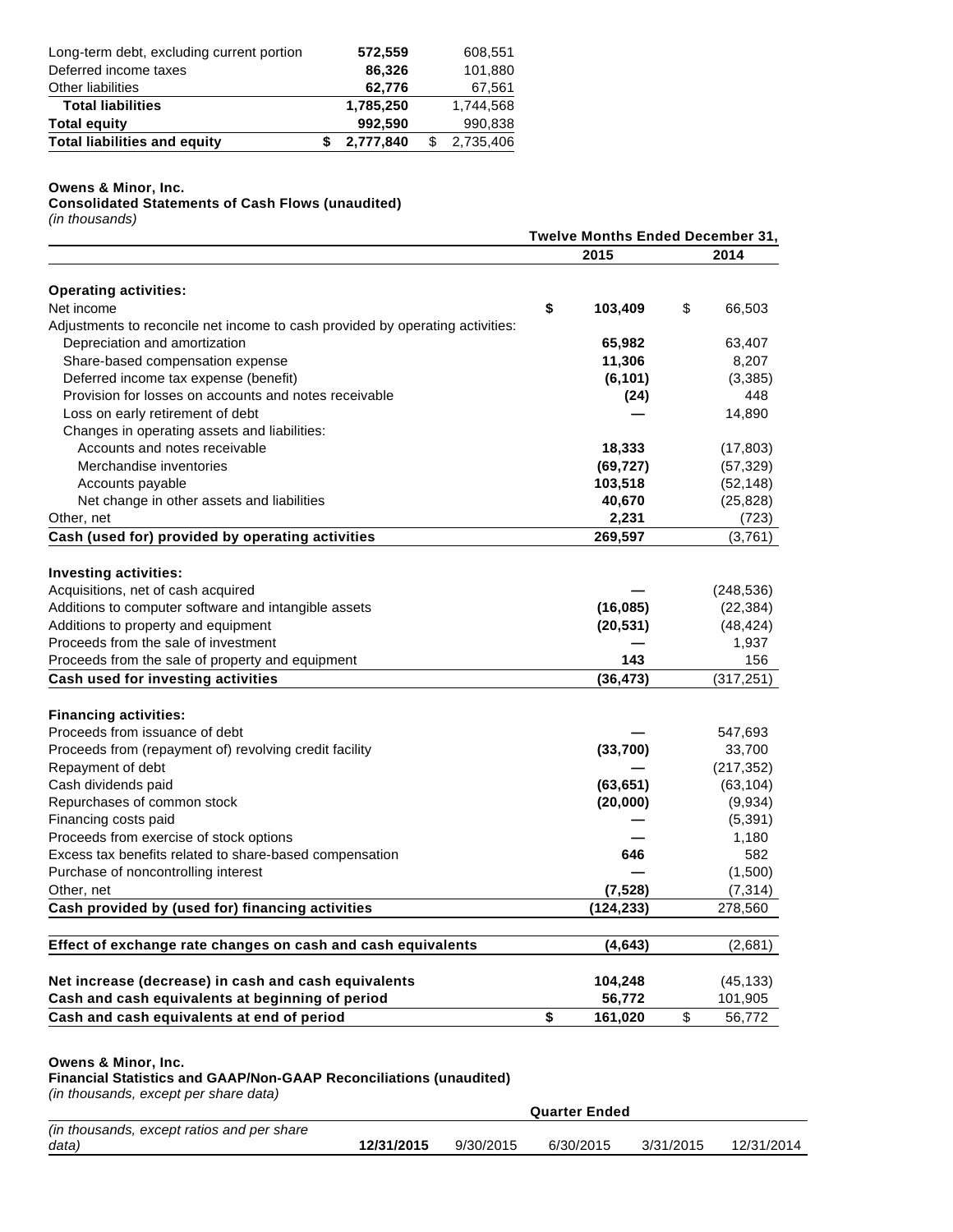| <b>Consolidated operating results:</b>        |             |             |             |             |    |             |               |             |             |  |  |  |
|-----------------------------------------------|-------------|-------------|-------------|-------------|----|-------------|---------------|-------------|-------------|--|--|--|
| Domestic                                      | \$2,384,836 |             | \$2,368,008 |             |    | \$2,317,661 | \$2,285,635   | \$2,353,321 |             |  |  |  |
| International                                 | 103,078     |             | 103,661     | 104,506     |    | 105,561     | 138,496       |             |             |  |  |  |
| Net revenue                                   |             | \$2,487,914 |             | \$2,471,669 |    | \$2,422,167 | \$2,391,196   |             | \$2,491,817 |  |  |  |
| Gross margin                                  | S           | 312,282     | \$          | 306,354     | \$ | 298,337     | \$<br>297,601 | \$          | 314,015     |  |  |  |
| Gross margin as a percent of revenue          |             | 12.55%      |             | 12.39%      |    | 12.32%      | 12.45%        |             | 12.60%      |  |  |  |
|                                               |             |             |             |             |    |             |               |             |             |  |  |  |
| SG&A expenses                                 |             | 236,426     | \$          | 231,847     | \$ | 231,498     | \$<br>233,825 | \$          | 244,152     |  |  |  |
| SG&A expenses as a percent of revenue         |             | 9.50%       |             | 9.38%       |    | 9.56%       | 9.78%         |             | 9.80%       |  |  |  |
|                                               |             |             |             |             |    |             |               |             |             |  |  |  |
| Operating earnings, as reported (GAAP)        | \$          | 57,953      | \$          | 53,572      | \$ | 47,860      | \$<br>40,975  | \$          | 40,773      |  |  |  |
| Acquisition-related charges (1)               |             | 4,048       |             | 1,335       |    | 1,786       | 2,605         |             | 7,394       |  |  |  |
| Exit and realignment charges <sup>(2)</sup>   |             | 2,599       |             | 4,799       |    | 3,921       | 7,311         |             | 10,594      |  |  |  |
| Fair value adjustments related to purchase    |             |             |             |             |    |             |               |             |             |  |  |  |
| accounting (3)                                |             |             |             |             |    |             |               |             | (3,706)     |  |  |  |
| Other <sup>(4)</sup>                          |             | (1,500)     |             |             |    |             |               |             | 3,907       |  |  |  |
| Operating earnings, adjusted (Non-GAAP)       | \$          | 63,100      | \$          | 59,706      | \$ | 53,567      | \$<br>50,891  | \$          | 58,962      |  |  |  |
| Operating earnings as a percent of revenue,   |             |             |             |             |    |             |               |             |             |  |  |  |
| adjusted (Non-GAAP)                           |             | 2.54%       |             | 2.42%       |    | 2.21%       | 2.13%         |             | 2.37%       |  |  |  |
|                                               |             |             |             |             |    |             |               |             |             |  |  |  |
| Net income, as reported (GAAP)                | S           | 32,068      | \$          | 28,176      | \$ | 24,226      | \$<br>18,940  | \$          | 13,987      |  |  |  |
| Acquisition-related charges, after-tax (1)    |             | 4,125       |             | 1,099       |    | 1,349       | 2,257         |             | 6,211       |  |  |  |
| Exit and realignment charges, after-tax (2)   |             | 436         |             | 4,280       |    | 3,520       | 6,335         |             | 11,477      |  |  |  |
| Fair value adjustments related to purchase    |             |             |             |             |    |             |               |             |             |  |  |  |
| accounting, after-tax (3)                     |             |             |             |             |    |             |               |             | (4,703)     |  |  |  |
| Other, after-tax <sup>(4)</sup>               |             | (1,500)     |             |             |    |             |               |             | 3,907       |  |  |  |
| Net income, adjusted (Non-GAAP)               | \$          | 35,129      | \$          | 33,555      | \$ | 29,095      | \$<br>27,532  | \$          | 30,879      |  |  |  |
|                                               |             |             |             |             |    |             |               |             |             |  |  |  |
| Net income per diluted common share, as       |             |             |             |             |    |             |               |             |             |  |  |  |
| reported (GAAP)                               | \$          | 0.51        | \$          | 0.45        | \$ | 0.39        | \$<br>0.30    | \$          | 0.22        |  |  |  |
| Acquisition-related charges, after-tax (1)    |             | 0.07        |             | 0.02        |    | 0.02        | 0.03          |             | 0.10        |  |  |  |
| Exit and realignment charges, after-tax (2)   |             |             |             | 0.07        |    | 0.05        | 0.11          |             | 0.18        |  |  |  |
| Fair value adjustments related to purchase    |             |             |             |             |    |             |               |             |             |  |  |  |
| accounting, after-tax (3)                     |             |             |             |             |    |             |               |             | (0.07)      |  |  |  |
| Other, after-tax <sup>(4)</sup>               |             | (0.02)      |             |             |    |             |               |             | 0.06        |  |  |  |
| Net income per diluted common share, adjusted |             |             |             |             |    |             |               |             |             |  |  |  |
| (Non-GAAP)                                    | \$          | 0.56        | \$          | 0.54        | \$ | 0.46        | \$<br>0.44    | \$          | 0.49        |  |  |  |
| Financing:                                    |             |             |             |             |    |             |               |             |             |  |  |  |
| Cash and cash equivalents                     | \$          | 161,020     | \$          | 125,245     | \$ | 200,969     | \$<br>159,056 | \$          | 56,772      |  |  |  |
| Total interest-bearing debt                   | \$          | 577,585     | \$          | 578,512     | \$ | 579,415     | \$<br>579,505 | \$          | 613,809     |  |  |  |
|                                               |             |             |             |             |    |             |               |             |             |  |  |  |
| <b>Stock information:</b>                     |             |             |             |             |    |             |               |             |             |  |  |  |
| Cash dividends per common share               | \$          | 0.2525      | \$          | 0.2525      | \$ | 0.2525      | \$<br>0.2525  | \$          | 0.25        |  |  |  |
| Stock price at quarter-end                    | \$          | 35.98       | \$          | 31.94       | \$ | 34.00       | \$<br>33.84   | \$          | 35.11       |  |  |  |

# **Owens & Minor, Inc**

# **Financial Statistics and GAAP/Non-GAAP Reconciliations (unaudited)**

The following items have been excluded in our non-GAAP financial measures:

 $<sup>(1)</sup>$  Acquisition-related charges in 2015 consist primarily of costs to continue the integration of Medical Action and ArcRoyal</sup> which were acquired in the fourth quarter of 2014 including certain severance and contractual payments to the former owner and costs to transition information technology and other administrative functions. Charges incurred in 2014 related primarily to costs to complete the transactions, and costs to begin the integration of the acquired operations (including certain severance and contractual payments) as well as certain costs in Movianto to resolve issues and claims with the former owner.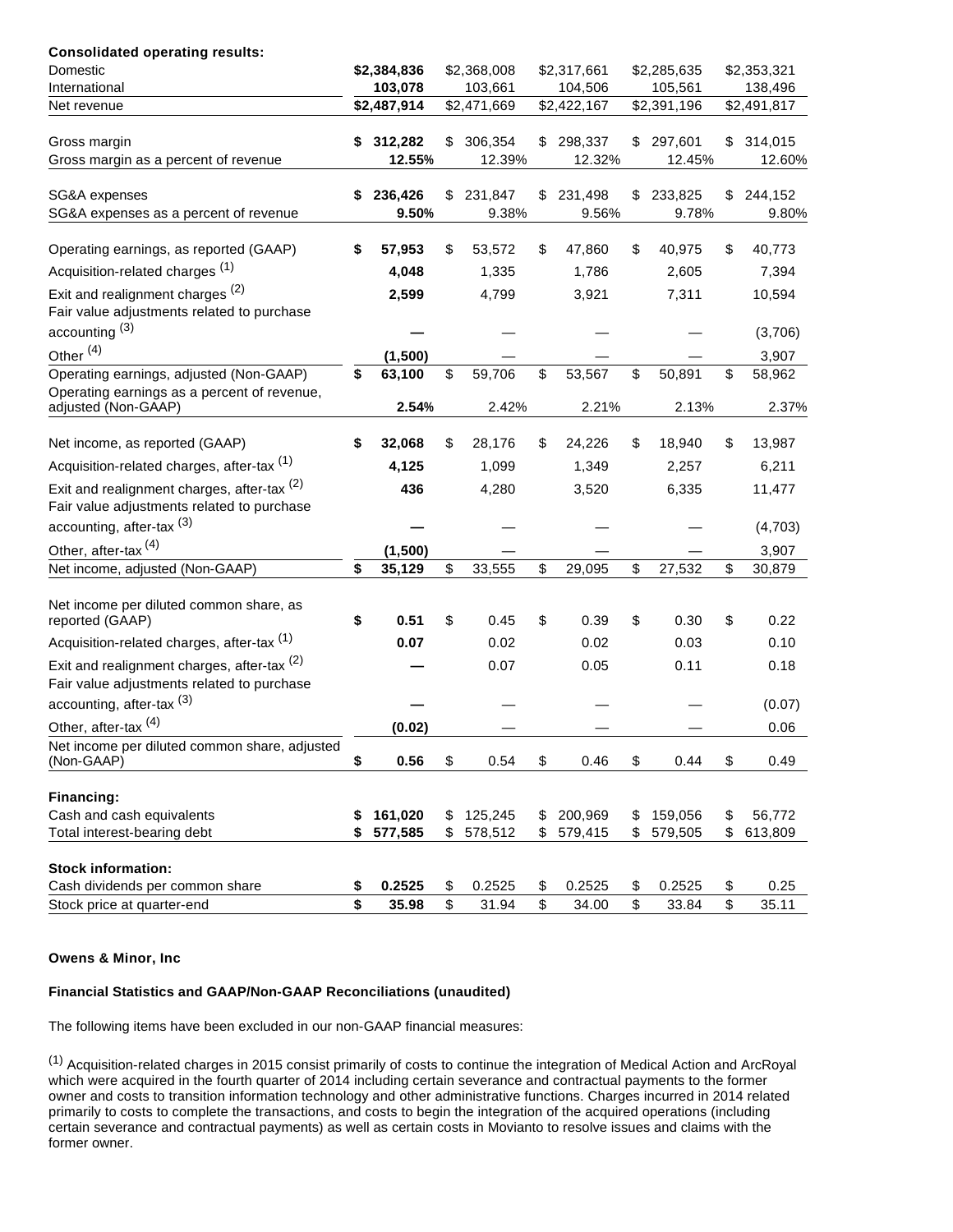$<sup>(2)</sup>$  Exit and realignment charges in 2015 and 2014 were associated with optimizing our operations and include the</sup> consolidation of distribution and logistics centers and closure of offsite warehouses in the United States and Europe, as well as other costs associated with our strategic organizational realignment which include certain professional fees and costs to streamline administrative functions and processes in Europe.

(3) The fourth quarter of 2014 included a gain of \$6.7 million (pretax) recorded in other operating income, net from a fair value adjustment to contingent consideration related to the Movianto acquisition purchase price, offset by the incremental charge to cost of goods sold of \$3.0 million (pretax) from purchase accounting impacts related to the sale of acquired inventory that was written up to fair value in connection with the 2014 acquisitions.

 $<sup>(4)</sup>$  The fourth quarter of 2015 included a partial recovery of \$1.5 million related to a contract settlement in the United</sup> Kingdom for which \$3.9 million was expensed in 2014. Both the 2015 recovery and the 2014 settlement expense were recorded in other operating income, net.

These charges have been tax effected in the preceding table by determining the income tax rate depending on the amount of charges incurred in different tax jurisdictions and the deductibility of those charges for income tax purposes.

## **Use of Non-GAAP Measures**

This earnings release contains financial measures that are not calculated in accordance with U.S. generally accepted accounting principles ("GAAP"). In general, the measures exclude items and charges that (i) management does not believe reflect Owens & Minor, Inc.'s (the "Company") core business and relate more to strategic, multi-year corporate activities; or (ii) relate to activities or actions that may have occurred over multiple or in prior periods without predictable trends. Management uses these non-GAAP financial measures internally to evaluate the Company's performance, evaluate the balance sheet, engage in financial and operational planning and determine incentive compensation. Management provides these non-GAAP financial measures to investors as supplemental metrics to assist readers in assessing the effects of items and events on its financial and operating results and in comparing the Company's performance to that of its competitors. However, the non-GAAP financial measures used by the Company may be calculated differently from, and therefore may not be comparable to, similarly titled measures used by other companies. The non-GAAP financial measures disclosed by the Company should not be considered a substitute for, or superior to, financial measures calculated in accordance with GAAP, and the financial results calculated in accordance with GAAP and reconciliations to those financial statements set forth above should be carefully evaluated.

|                                                     | $\alpha$ , and $\alpha$ , and $\alpha$ , and the contract of $\alpha$ , and $\alpha$ and $\alpha$ and $\alpha$ and $\alpha$ and $\alpha$ and $\alpha$ and $\alpha$ and $\alpha$ and $\alpha$ and $\alpha$ and $\alpha$ and $\alpha$ and $\alpha$ and $\alpha$ and $\alpha$ and $\alpha$ and $\alpha$ and $\alpha$ and<br>Three Months Ended December 31, |                        |                                       |      |                        |                                     | <b>Twelve Months Ended December 31,</b> |                        |                                       |          |                        |                                     |          |  |
|-----------------------------------------------------|----------------------------------------------------------------------------------------------------------------------------------------------------------------------------------------------------------------------------------------------------------------------------------------------------------------------------------------------------------|------------------------|---------------------------------------|------|------------------------|-------------------------------------|-----------------------------------------|------------------------|---------------------------------------|----------|------------------------|-------------------------------------|----------|--|
|                                                     |                                                                                                                                                                                                                                                                                                                                                          |                        | 2015                                  | 2014 |                        |                                     |                                         |                        | 2015                                  | 2014     |                        |                                     |          |  |
|                                                     |                                                                                                                                                                                                                                                                                                                                                          | <b>Amount</b>          | $%$ of<br>consolidated<br>net revenue |      | Amount                 | % of<br>consolidated<br>net revenue |                                         | Amount                 | $%$ of<br>consolidated<br>net revenue |          | Amount                 | % of<br>consolidated<br>net revenue |          |  |
| Net revenue:                                        |                                                                                                                                                                                                                                                                                                                                                          |                        |                                       |      |                        |                                     |                                         |                        |                                       |          |                        |                                     |          |  |
| Domestic<br>International                           |                                                                                                                                                                                                                                                                                                                                                          | \$2,384,836<br>103,078 | 95.86 %<br>4.14 %                     |      | \$2,353,321<br>138,496 | 94.44 %<br>5.56 %                   |                                         | \$9,356,140<br>416,806 | 95.74 %<br>4.26 %                     |          | \$8,951,852<br>488,330 | 94.83 %<br>5.17 %                   |          |  |
| net revenue                                         | Consolidated                                                                                                                                                                                                                                                                                                                                             |                        | \$2,487,914<br>100.00 %               |      |                        | \$2,491,817                         | 100.00 %                                |                        | \$9,772,946                           | 100.00 % |                        | \$9,440,182                         | 100.00 % |  |
|                                                     |                                                                                                                                                                                                                                                                                                                                                          |                        | $%$ of<br>segment                     |      |                        | $%$ of<br>segment                   |                                         |                        | $%$ of<br>segment                     |          |                        | $%$ of<br>segment                   |          |  |
| Operating                                           |                                                                                                                                                                                                                                                                                                                                                          |                        |                                       |      |                        |                                     |                                         |                        |                                       |          |                        |                                     |          |  |
| earnings (loss):                                    |                                                                                                                                                                                                                                                                                                                                                          |                        | net revenue                           |      |                        | net revenue                         |                                         |                        | net revenue                           |          |                        | net revenue                         |          |  |
| Domestic                                            | \$                                                                                                                                                                                                                                                                                                                                                       | 62,459                 | 2.62%                                 | \$   | 57,428                 | 2.44%                               | Ŝ.                                      | 223,364                | 2.39%                                 | \$       | 209,277                | 2.34 %                              |          |  |
| International<br>Acquisition-                       |                                                                                                                                                                                                                                                                                                                                                          | 641                    | 0.62%                                 |      | 1,534                  | 1.11 %                              |                                         | 3,899                  | 0.94%                                 |          | (6,739)                | (1.38)%                             |          |  |
| related and exit<br>and realignment                 |                                                                                                                                                                                                                                                                                                                                                          |                        |                                       |      |                        |                                     |                                         |                        |                                       |          |                        |                                     |          |  |
| charges <sup>(1)</sup>                              |                                                                                                                                                                                                                                                                                                                                                          | (6, 647)               | N/A                                   |      | (17,988)               | N/A                                 |                                         | (28, 404)              | N/A                                   |          | (42, 801)              | N/A                                 |          |  |
| Fair value<br>adjustments<br>related to<br>purchase |                                                                                                                                                                                                                                                                                                                                                          |                        |                                       |      |                        |                                     |                                         |                        |                                       |          |                        |                                     |          |  |
| accounting                                          |                                                                                                                                                                                                                                                                                                                                                          |                        | N/A                                   |      | 3,706                  | N/A                                 |                                         |                        | N/A                                   |          | 3,706                  | N/A                                 |          |  |
| Other                                               |                                                                                                                                                                                                                                                                                                                                                          | 1,500                  | N/A                                   |      | (3, 907)               | N/A                                 |                                         | 1,500                  | N/A                                   |          | (3,907)                | N/A                                 |          |  |
| Consolidated<br>operating                           |                                                                                                                                                                                                                                                                                                                                                          |                        |                                       |      |                        |                                     |                                         |                        |                                       |          |                        |                                     |          |  |
| earnings                                            |                                                                                                                                                                                                                                                                                                                                                          | 57,953                 | 2.33%                                 | \$   | 40.773                 | 1.64 %                              | S                                       | 200,359                | 2.05%                                 | S        | 159.536                | 1.69 %                              |          |  |
|                                                     |                                                                                                                                                                                                                                                                                                                                                          |                        |                                       |      |                        |                                     |                                         |                        |                                       |          |                        |                                     |          |  |

### **Owens & Minor, Inc.**

## **Summary Segment Information (unaudited)** (in thousands)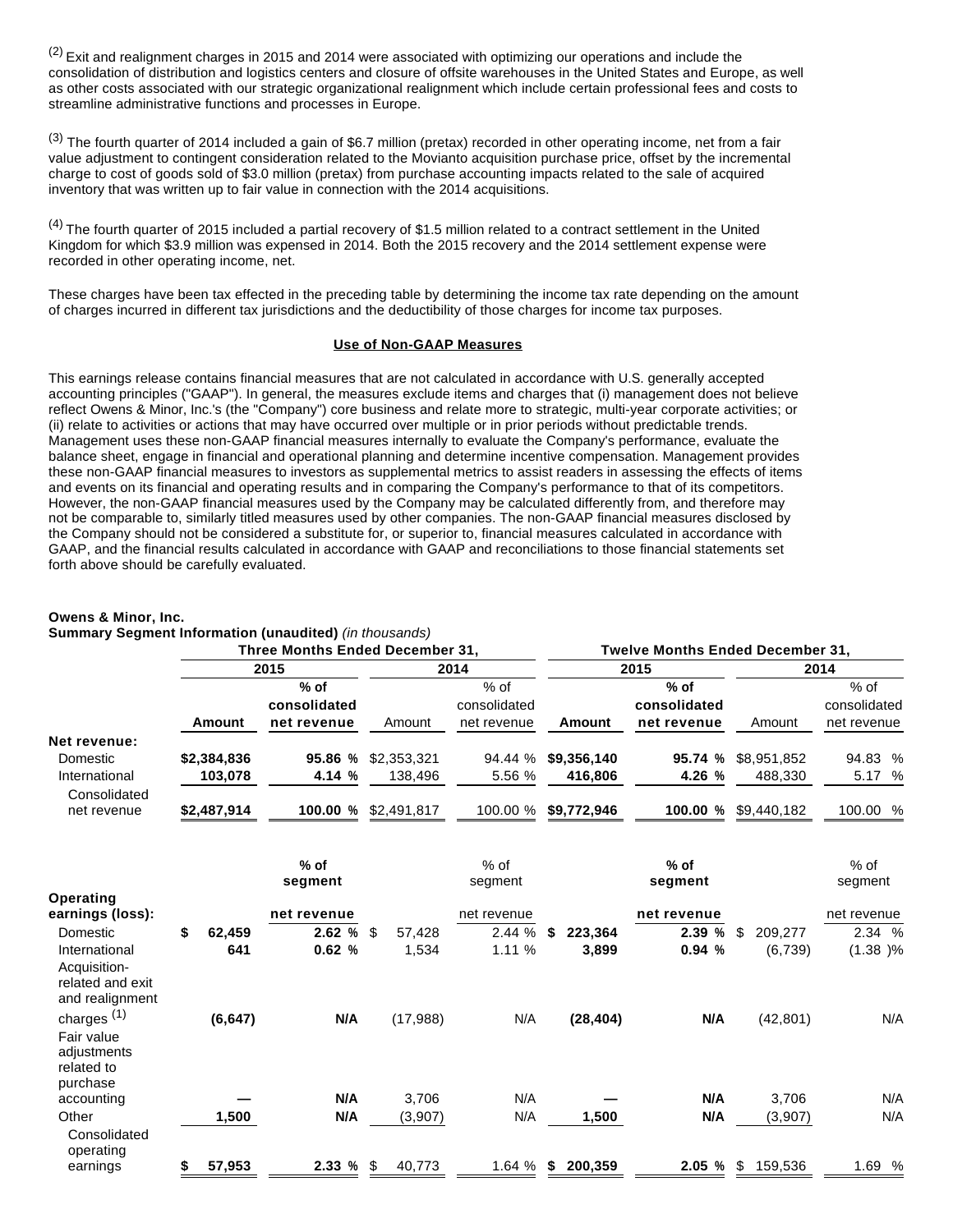| Depreciation and<br>amortization:                   |                 |              |              |              |
|-----------------------------------------------------|-----------------|--------------|--------------|--------------|
| Domestic                                            | \$<br>9,143     | \$<br>10,420 | \$<br>40,582 | \$<br>37,193 |
| International                                       | 4,967           | 5,406        | 20,926       | 20,230       |
| Consolidated<br>depreciation<br>and<br>amortization | 14,110<br>\$    | 15,826<br>\$ | 61,508<br>\$ | \$<br>57,423 |
| Capital                                             |                 |              |              |              |
| expenditures: (2)                                   |                 |              |              |              |
| Domestic                                            | 4,286<br>\$     | \$<br>12,419 | \$<br>18,458 | \$<br>52,529 |
| International                                       | 133             | 4,232        | 18,158       | 18,279       |
| Consolidated<br>capital                             |                 |              |              |              |
| expenditures                                        | 4,419<br>\$     | \$<br>16,651 | 36,616<br>\$ | \$<br>70,808 |
|                                                     | <b>December</b> | December     |              |              |
|                                                     | 31, 2015        | 31, 2014     |              |              |
| Total assets:                                       |                 |              |              |              |
| Domestic                                            | \$2,155,236     | \$2,139,972  |              |              |
| International                                       | 461,584         | 538,662      |              |              |
| Segment assets                                      | 2,616,820       | 2,678,634    |              |              |
| Cash and<br>cash                                    |                 |              |              |              |
| equivalents                                         | 161,020         | 56,772       |              |              |
| Consolidated<br>total assets                        | \$2,777,840     | \$2,735,406  |              |              |

(1) The years ended December 31, 2015 and 2014 include \$4.5 million and \$6.0 million, respectively and the three months ended December 31, 2014 includes \$3.3 million of accelerated amortization related to an information system that has been replaced. (2) Represents additions to property and equipment and additions to computer software and separately acquired intangible assets.

# **Owens & Minor, Inc.**

**Net Income Per Common Share (unaudited)**

(in thousands, except per share data)

|                                                                                   | <b>Three Months</b><br><b>Ended</b><br>December 31, |          |    |          | <b>Twelve Months</b><br><b>Ended</b><br>December 31, |           |      |          |
|-----------------------------------------------------------------------------------|-----------------------------------------------------|----------|----|----------|------------------------------------------------------|-----------|------|----------|
|                                                                                   |                                                     | 2015     |    | 2014     |                                                      | 2015      |      | 2014     |
| Numerator:                                                                        |                                                     |          |    |          |                                                      |           |      |          |
| Net income                                                                        | S.                                                  | 32,068   |    | \$13,987 | S.                                                   | 103,409   |      | \$66,503 |
| Less: income allocated to unvested restricted shares                              |                                                     | (307)    |    | (141)    |                                                      | (925)     |      | (597)    |
| Net income attributable to common shareholders - basic                            |                                                     | 31,761   |    | 13,846   |                                                      | 102,484   |      | 65,906   |
| Add: undistributed income attributable to unvested restricted shares<br>-basic    |                                                     | 107      |    |          |                                                      | 235       |      | 18       |
| Less: undistributed income attributable to unvested restricted shares<br>-diluted |                                                     | (107)    |    |          |                                                      | (235)     |      | (18)     |
| Net income attributable to common shareholders - diluted                          |                                                     | \$31,761 |    | \$13,846 |                                                      | \$102,484 |      | \$65,906 |
| Denominator:<br>Weighted average shares outstanding — basic                       |                                                     | 61,771   |    | 62,193   |                                                      | 62,116    |      | 62,220   |
| Dilutive shares - stock options                                                   |                                                     |          |    | 4        |                                                      |           |      | 6        |
| Weighted average shares outstanding - diluted                                     |                                                     | 61,771   |    | 62,197   |                                                      | 62,117    |      | 62,226   |
| Net income per share attributable to common shareholders:<br>Basic                | \$                                                  | 0.51     | S  | 0.22     | S                                                    | 1.65      | - \$ | 1.06     |
| <b>Diluted</b>                                                                    | \$                                                  | 0.51     | \$ | 0.22     | \$                                                   | 1.65      | \$   | 1.06     |